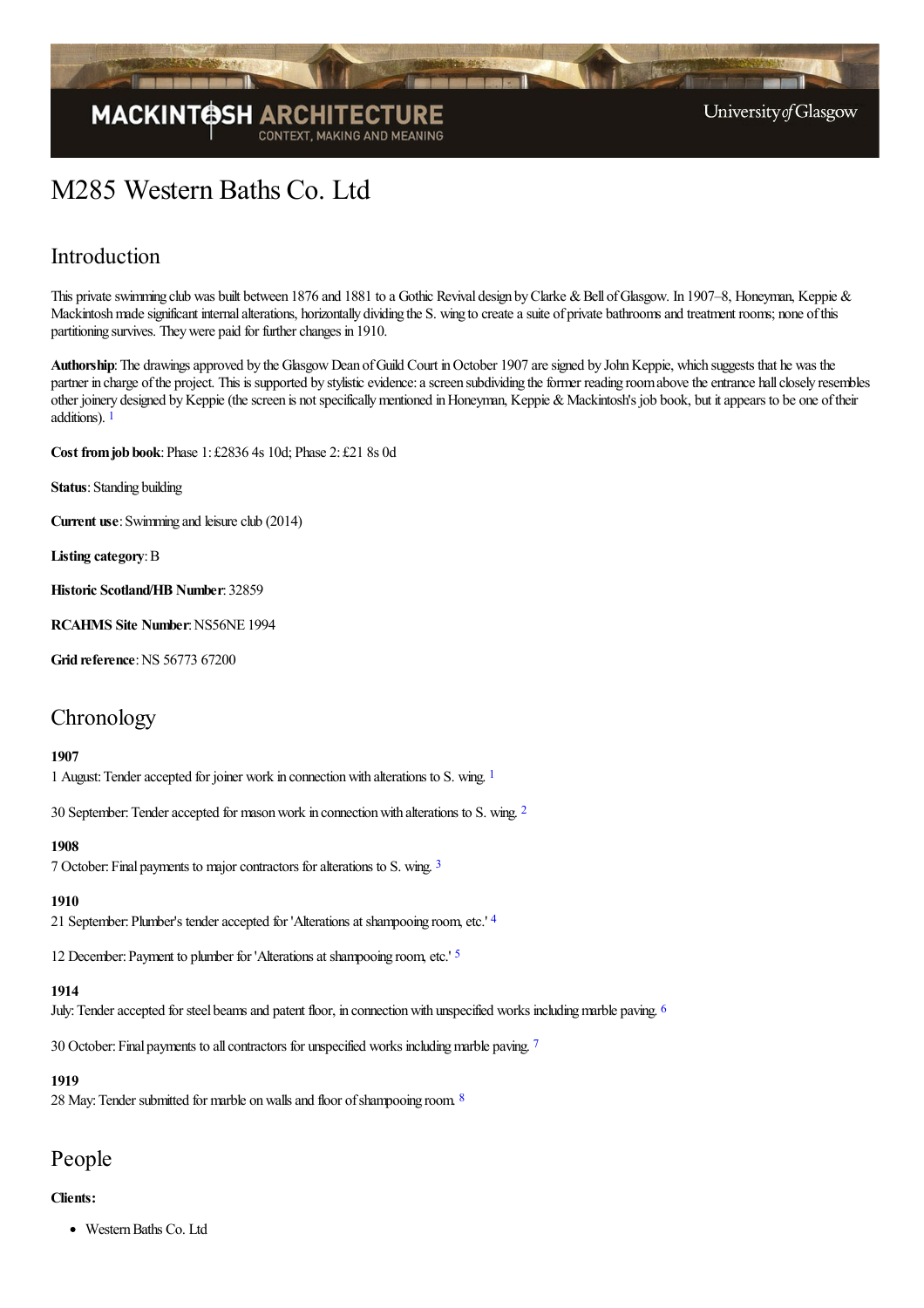#### **Contractors:**

- Robert Aitken
- John Anderson
- R. H. Arrol
- George Ferguson & Sons
- Galbraith& Winton  $\bullet$
- Haddow, Forbes & Co.  $\bullet$
- WilliamHeinemann  $\blacksquare$
- Daniel McCallum  $\bullet$
- $\bullet$ Robert McIndoe
- $\bullet$ George Rome & Co.
- Robert Russell
- D. B. Selkirk & Co.

### Job Book

The job books of Honeyman & Keppie (later Honeyman, Keppie & Mackintosh) are now held by The Hunterian, University of Glasgow and include four volumes related to the Mackintosh period. The books were used by the firm to keep a project-by-project, day-by-day record of contractors, suppliers and expenditure. The name of a project and/or client is usually at the top of the left-hand page, followed by information about tradesmen who tendered. The name ofthe measurer (quantity surveyor) is usually at thetop oftheright-hand page, followed by information about payments to contractorsand suppliers. All ofthe data for M285 is entered in the tables below.

Page numbering is not consistent in the job books. Sometimes a single number refers to a double-page spread and sometimes each page is individually numbered. Here, each image of a double-page spread is identified by the number given at the top of the left-hand page. (Images of all of the pages from the four job books can be found at Browse Job Books, Visit Book and Cash Book.)

The following information about M285 has been extracted from the job books:



**Client**: Western Baths Co. Ltd

#### **Tenders**:

| Contractor                         | <b>Type</b> | <b>Address</b>            | <b>Date</b>            | <b>Value</b>                  | Accepted               |
|------------------------------------|-------------|---------------------------|------------------------|-------------------------------|------------------------|
| J. Bowman Lindsay                  | painter     | 15 Elmbank Street         | 1907                   | £406 8s 4d                    | no                     |
| George W. Sellars &<br>Co.         | painter     | West George Street        | 1907                   | £382.5s.5d                    | n <sub>0</sub>         |
| H. L. Anderson & Co.               | painter     | <b>St Vincent Street</b>  | 1907                   | £398 0s 9d                    | no                     |
| William Douglas                    | painter     | West George Street        | 1907                   | £397 3s 4d                    | n <sub>o</sub>         |
| R. H. Arrol                        | painter     | 214 Great Western<br>Road | 1907                   | £286.4s $1d$                  | yes<br>(1 August 1907) |
| Bowie Fisher & Co.                 | painter     | <b>Bothwell Street</b>    | 1907                   | £409 15s 4d                   | n <sub>0</sub>         |
| James Grant                        | joiner      | Jane Street               | 1907                   | £130 $6s$ 0d                  | n <sub>0</sub>         |
| James Nicol                        | joiner      | 15 Vinicombe Street       | 1907                   | £150 3s 2d                    | no                     |
| Mathew Henderson                   | joiner      | <b>Grant Street</b>       | 1907                   | £148 $0s$ 0d                  | n <sub>0</sub>         |
| George Ferguson $&$<br><b>Sons</b> | joiner      | no data in job book       | 1907                   | £115 16s 9d                   | yes<br>(1 August 1907) |
| <b>Robert Russell</b>              | plumber     | <b>Byers Road</b>         | no data in job<br>book | £123 10s 0d                   | yes                    |
| James Ingleton & Co.               | plumber     | George Street             | no data in job<br>book | £128 $0s$ 0d                  | n <sub>0</sub>         |
| James Watson & Co.                 | plumber     | George Street             | no data in job<br>book | no data in job<br><b>book</b> | n <sub>0</sub>         |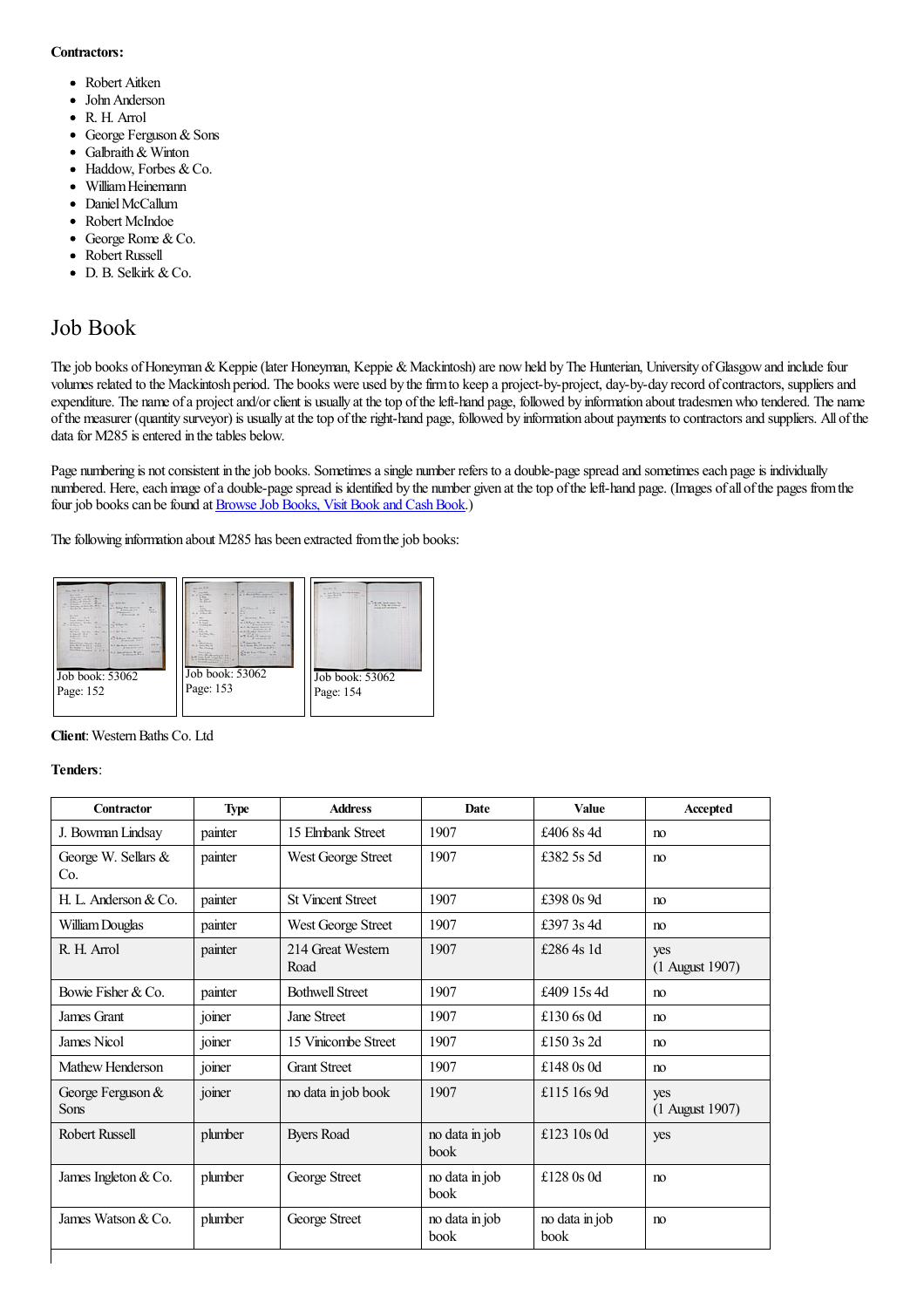<span id="page-2-0"></span>

| James Rattray & Sons        | plumber              | no data in job book      | no data in job<br>book | £1377s 10d             | no                            |
|-----------------------------|----------------------|--------------------------|------------------------|------------------------|-------------------------------|
| Hegney & Sons               | plumber              | no data in job book      | no data in job<br>book | £131 10s 0d            | no                            |
| Galbraith & Winton          | tiling               | <b>St Vincent Street</b> | no data in job<br>book | £150 19s 5d            | no                            |
| Haddow Forbes & Co.         | tiling               | 140 Bath Street          | no data in job<br>book | £146 5s 8d             | no                            |
| Kean & Wardrope             | tiling               | <b>Bath Street</b>       | no data in job<br>book | £158 15s 5d            | no                            |
| Galbraith & Winton          | tiling               | <b>St Vincent Street</b> | no data in job<br>book | £91 0s 5d 1            | yes                           |
| Daniel McCallum             | mason                | no data in job book      | 1907                   | £189 0s 0d             | yes<br>(30 September<br>1907) |
| George Barlas               | mason                | no data in job book      | 1907                   | £222 5s 7d             | no                            |
| Train & Taylor              | mason                | no data in job book      | 1907                   | £212 0s 0d             | no                            |
| John Kirkwood               | mason                | no data in job book      | 1907                   | £190 0s 0d             | no                            |
| James Grant                 | joiner               | no data in job book      | 1907                   | £300 10s 10d           | no                            |
| Mathew Henderson            | joiner               | no data in job book      | 1907                   | £365 0s 0d             | no                            |
| George Ferguson &<br>Sons   | joiner               | no data in job book      | 1907                   | £285 0s 0d             | yes<br>(30 September<br>1907) |
| A. & D. Mackay              | slater               | no data in job book      | 1907                   | no data in job<br>book | no                            |
| John Anderson               | slater               | no data in job book      | 1907                   | £11 0s 0d              | yes<br>(30 September<br>1907) |
| A. Mackenzie Ross           | slater               | no data in job book      | 1907                   | £15 10s 0d             | no                            |
| Alex Robertson              | slater               | no data in job book      | 1907                   | £22 3s 3d              | no                            |
| George Rome & Co.           | plaster              | no data in job book      | 1907                   | £32 1s 6d              | yes<br>(30 September<br>1907) |
| R. A. McGilvray &<br>Ferris | plaster              | no data in job book      | 1907                   | £39 4s 9d              | no                            |
| William Forbes              | plaster              | no data in job book      | 1907                   | £46 11s 6d             | no                            |
| Galbraith & Winton          | tiling               | no data in job book      | 1907                   | £120 8s 6d             | no                            |
| Haddow, Forbes & Co.        | tiling               | no data in job book      | 1907                   | £113 17s 6d            | yes<br>(30 September<br>1907) |
| Kean & Wardrope             | tiling               | no data in job book      | 1907                   | £129 17s 0d            | no                            |
| Arthur Allan & Ure          | electric<br>lighting | 192A St Vincent Street   | January 1908           | £23 10s 0d             | no                            |
| Lowden Brothers &<br>Co.    | electric<br>lighting | 332 Argyle Street        | January 1908           | £16 18s 0d             | no                            |
| D. B. Selkirk & Co.         | electric<br>lighting | 59 Sauchiehall Lane      | January 1908           | £20 0s 0d              | yes<br>(9 January 1908)       |
| Primose & Primose           | electric<br>lighting | 145 Bath Street          | January 1908           | £38 15s 0d             | no                            |
| Haddow, Forbes & Co.        | marble               | no data in job book      | 1908                   | £8 10s 0d 2            | yes<br>(10 January 1908)      |
| Galbraith & Winton          | marble               | no data in job book      | 1908                   | £9 10s 0d 3            | no                            |

### **Payments (trades):**

<span id="page-2-2"></span><span id="page-2-1"></span>

|  | <br>. |
|--|-------|
|  |       |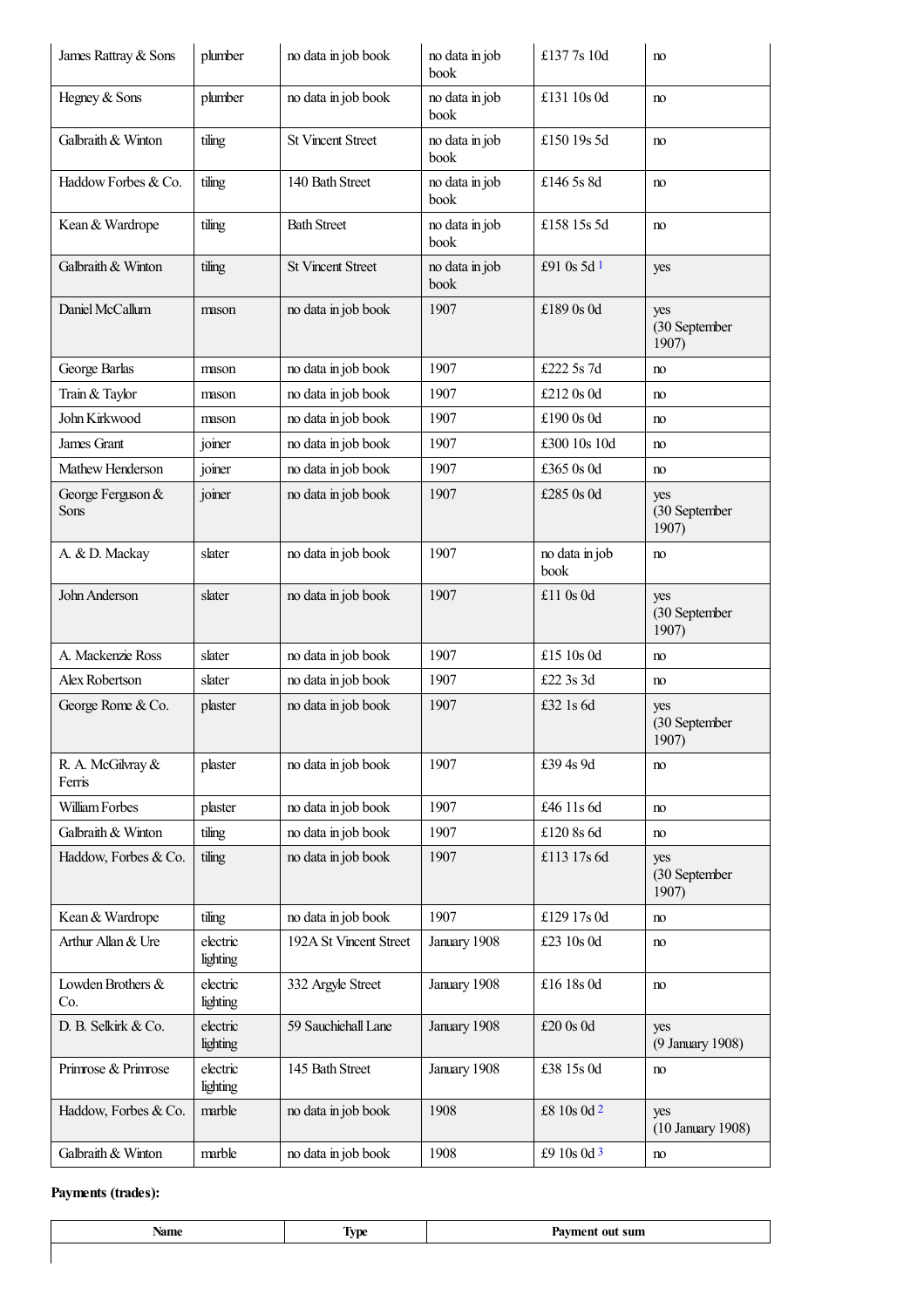<span id="page-3-5"></span><span id="page-3-4"></span><span id="page-3-3"></span><span id="page-3-2"></span><span id="page-3-1"></span><span id="page-3-0"></span>

| R. H. Arrol            | painter           | First installment: 15 October 1907<br>Final installment: 7 October 1908<br>£302 13s 0d 4                 |  |
|------------------------|-------------------|----------------------------------------------------------------------------------------------------------|--|
| R. H. Arrol            | painter           | Payment date: 7 October 1908<br>£37 15s 3d 5                                                             |  |
| George Ferguson & Sons | joiner            | First installment: 15 October 1907<br>Final installment: 7 October 1908<br>£158 14s $7\frac{1}{2}$ d 6   |  |
| <b>Robert Russell</b>  | plumber           | First installment: 11 November 1907<br>Final installment: 7 October 1908<br>£87 18s 71/2d 7              |  |
| Galbraith & Winton     | tiling            | Payment date: 7 October 1908<br>£123 19s $2\frac{1}{2}d$ 8                                               |  |
| Daniel McCallum        | mason             | First installment: 18 February 1908<br>Final installment: 7 October 1908<br>£216 3s 8d 9                 |  |
| George Ferguson & Sons | joiner            | First installment: 8 January 1908<br>Final installment: 7 October 1908<br>£318 0s 21/2d 10               |  |
| John Anderson          | slater            | Payment date: 7 October 1908<br>£17 10s 9d 11                                                            |  |
| D. B. Selkirk & Co.    | electric lighting | Payment date: 27 March [1908]<br>£55 5s 0d 12                                                            |  |
| George Rome & Co.      | plaster           | Payment date: 7 October 1908<br>£45 8s 21/2d 13                                                          |  |
| Haddow, Forbes & Co.   | tiling            | First installment: 8 January 1908<br>Final installment: 7 October 1908<br>£184 10s 21/2d 14              |  |
| <b>Robert Russell</b>  | plumber           | <b>First installment: 24 December 1907</b><br>Final installment: no data in job book<br>£1250 0s 0d $15$ |  |

#### <span id="page-3-11"></span><span id="page-3-10"></span><span id="page-3-9"></span><span id="page-3-8"></span><span id="page-3-7"></span><span id="page-3-6"></span>**Payments (suppliers):**

<span id="page-3-12"></span>

| Name              | <b>Service</b>      | Payment date        | Payment sum    |
|-------------------|---------------------|---------------------|----------------|
| William Heinemann | '100 best pictures' | 13 September 1907   | £4 3s 4d       |
| Robert McIndoe    | 'Frames'            | no data in job book | £10 17s 9d     |
| Robert Aitken     | Inspector           |                     | £23 5s 0d $16$ |

### Phase 2: 'Alterations at shampooing room, etc.', 1910



#### **Client:** Western Baths Co. Ltd

#### **Tenders**:

| Contractor     | <b>Type</b> | <b>Address</b>      | Date | Value       | Accepted                     |
|----------------|-------------|---------------------|------|-------------|------------------------------|
| Robert Russell | plumber     | no data in job book | 1910 | £21 $8s$ 0d | yes<br>$(21$ September 1910) |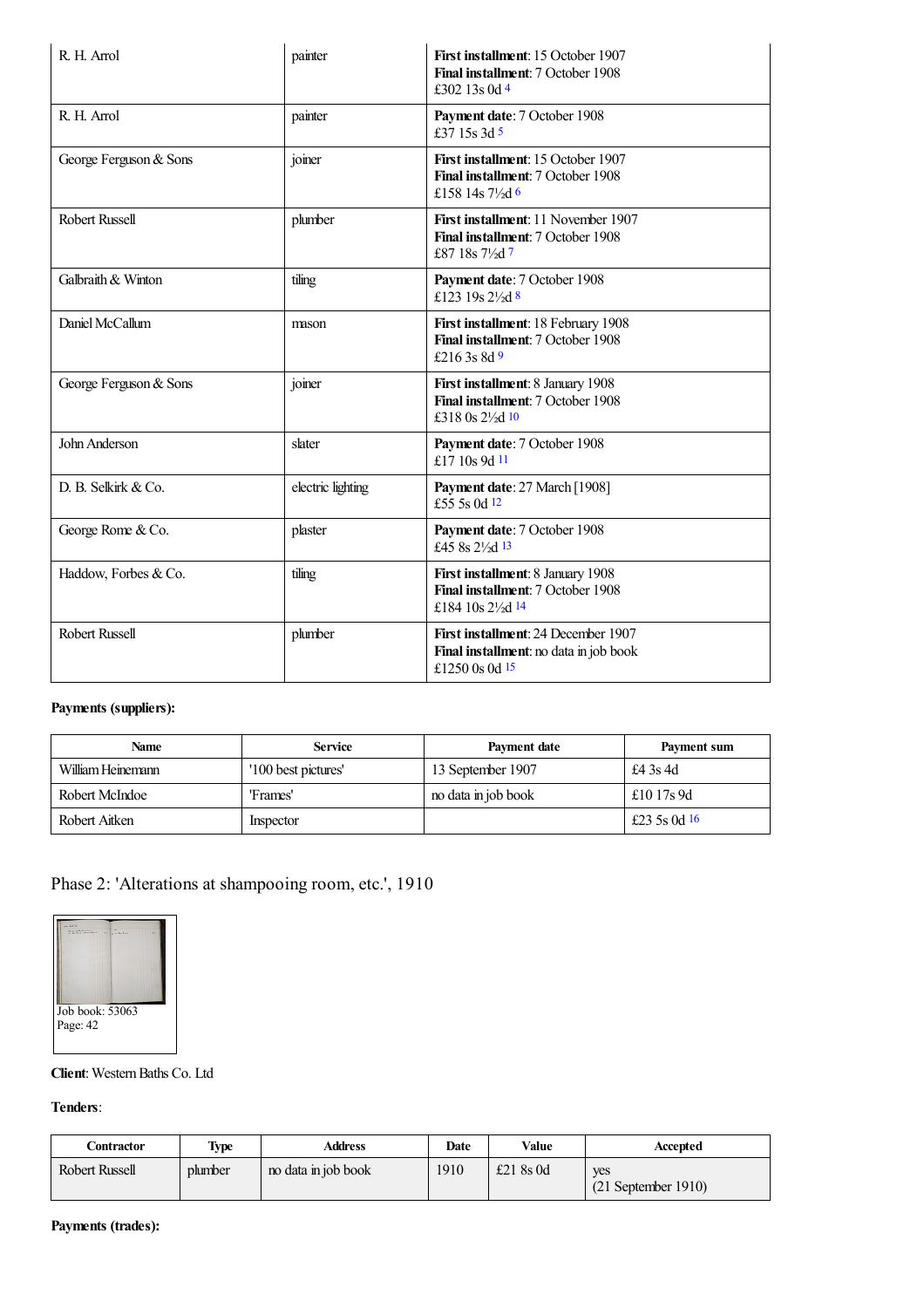| Name           | Type    | Payment out sum                                    |
|----------------|---------|----------------------------------------------------|
| Robert Russell | plumber | <b>Payment date: 12 December 1910</b><br>£21 8s 0d |

### Documents

### Images







Detail of [partition](http://www.mackintosh-architecture.gla.ac.uk/catalogue/images/?filename=c292_004) in former reading room

## Bibliography

### Published

• W. M. Mann, with additional material by Jack House, *The Baths: The Story of the Western Baths, Hillhead, from 1876 to 1990*, Glasgow: Western Baths Club, 1993

#### Notes:

<span id="page-4-0"></span>**[1](#page-0-0)**:The possibility ofsubdividing this roomhad been raised asearly as 1894, when it was suggested in aletter to the *Glasgow Herald* asa way of separating serious readers fromnoisywhist players:*Glasgow Herald*, 5 September 1894. p. 10.

- <span id="page-4-1"></span>[2](#page-0-1): The Hunterian, University of Glasgow: Honeyman, Keppie & Mackintosh job book, GLAHA 53062, p. 152.
- <span id="page-4-2"></span>**[3](#page-0-2)**: The Hunterian, University of Glasgow: Honeyman, Keppie & Mackintosh job book, GLAHA 53062, p. 153.
- <span id="page-4-3"></span>[4](#page-0-3): The Hunterian, University of Glasgow: Honeyman, Keppie & Mackintosh job book, GLAHA 53062, pp. 152–3.
- <span id="page-4-4"></span>[5](#page-0-4): The Hunterian, University of Glasgow: Honeyman, Keppie & Mackintosh job book, GLAHA 53063, p. 42.
- <span id="page-4-5"></span>[6](#page-0-5): The Hunterian, University of Glasgow: Honeyman, Keppie & Mackintosh job book, GLAHA 53063, p. 42.
- <span id="page-4-6"></span>[7](#page-0-6): The Hunterian, University of Glasgow: Honeyman, Keppie & Mackintosh job book, GLAHA 53063, p. 117.
- <span id="page-4-7"></span>[8](#page-0-7): The Hunterian, University of Glasgow: Honeyman, Keppie & Mackintosh job book, GLAHA 53063, p. 117.
- <span id="page-4-8"></span>[9](#page-0-8): The Hunterian, University of Glasgow: Honeyman, Keppie & Mackintosh job book, GLAHA 53063, p. 117.
- <span id="page-4-9"></span>**[10](#page-2-0)**:'amended schedule'.
- <span id="page-4-10"></span>**[11](#page-2-1)**: For 'Marble Shampooing Slab on glazed brick supports'.
- <span id="page-4-11"></span>**[12](#page-2-2)**: For 'Marble Shanpooing Slab on glazed brick supports'.
- <span id="page-4-12"></span>**[13](#page-3-0)**: Half measurer's fee: £6 15s 0d.
- <span id="page-4-13"></span>[14](#page-3-1): This payment is described as '2nd measurement'. Half measurer's fee: 17s 0d.
- <span id="page-4-14"></span>**[15](#page-3-2)**:Halfmeasurer's fee: £2 16s 0d.
- <span id="page-4-15"></span>**[16](#page-3-3)**:Halfmeasurer's fee: £1 12s 6d.
- <span id="page-4-16"></span>[17](#page-3-4): Half measurer's fee: £2 3s 3d.